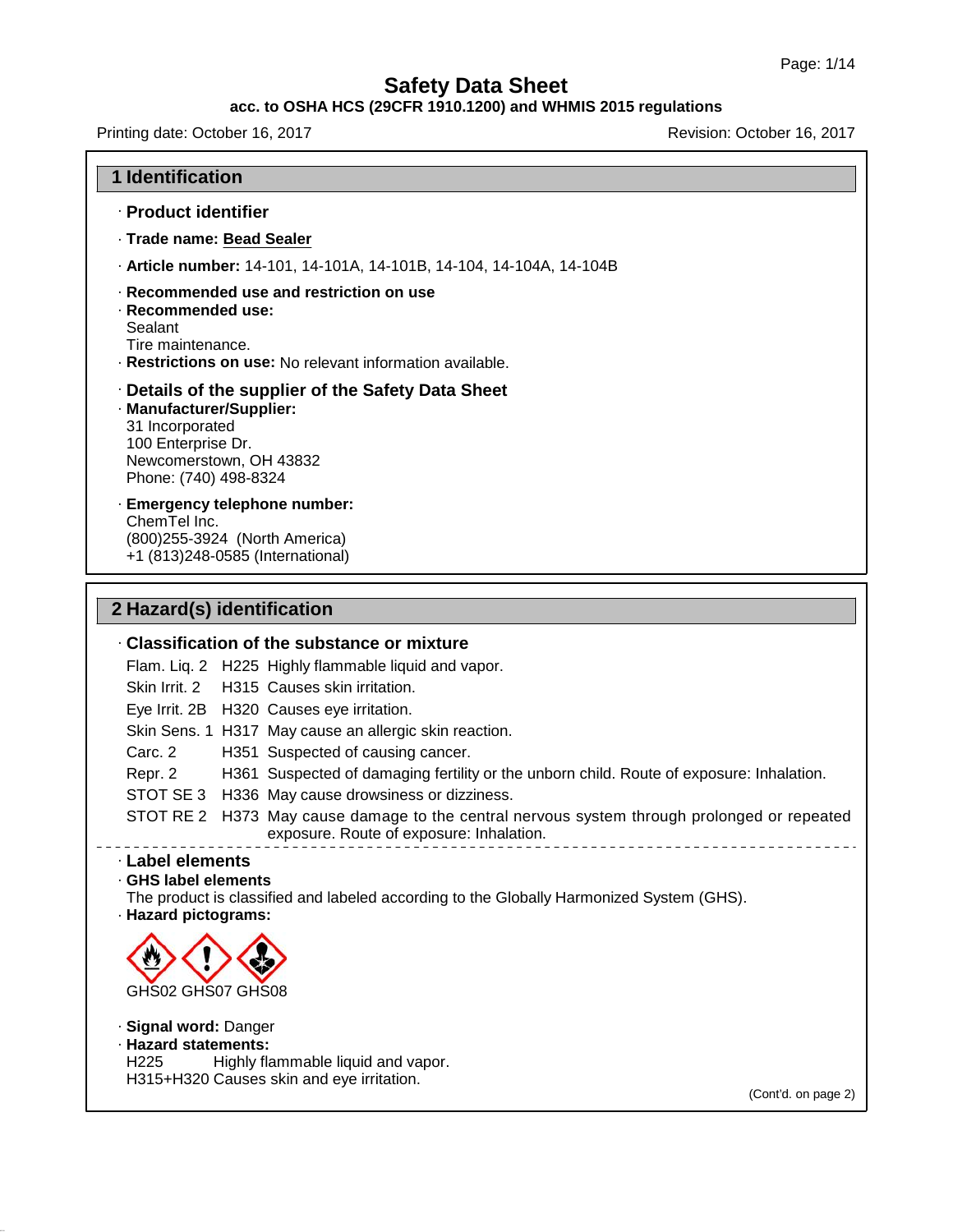### **acc. to OSHA HCS (29CFR 1910.1200) and WHMIS 2015 regulations**

Printing date: October 16, 2017 **Printing date: October 16, 2017** 

#### **Trade name: Bead Sealer**

| H317                        | (Cont'd. of page 1)                                                                                                      |
|-----------------------------|--------------------------------------------------------------------------------------------------------------------------|
| H351                        | May cause an allergic skin reaction.<br>Suspected of causing cancer.                                                     |
| H361                        |                                                                                                                          |
| H336                        | Suspected of damaging fertility or the unborn child. Route of exposure: Inhalation.                                      |
| H373                        | May cause drowsiness or dizziness.                                                                                       |
|                             | May cause damage to the central nervous system through prolonged or repeated exposure.<br>Route of exposure: Inhalation. |
| · Precautionary statements: |                                                                                                                          |
| P210                        | Keep away from heat/sparks/open flames/hot surfaces. No smoking.                                                         |
| P <sub>233</sub>            | Keep container tightly closed.                                                                                           |
| P <sub>240</sub>            | Ground/bond container and receiving equipment.                                                                           |
| P <sub>241</sub>            | Use explosion-proof electrical/ventilating/lighting/equipment.                                                           |
| P242                        | Use only non-sparking tools.                                                                                             |
| P243                        | Take precautionary measures against static discharge.                                                                    |
| P260                        | Do not breathe mist/vapors/spray.                                                                                        |
| P264                        | Wash thoroughly after handling.                                                                                          |
| P271                        | Use only outdoors or in a well-ventilated area.                                                                          |
| P272                        | Contaminated work clothing must not be allowed out of the workplace.                                                     |
| P <sub>280</sub>            | Wear protective gloves/protective clothing/eye protection.                                                               |
|                             | P303+P361+P353 If on skin (or hair): Take off immediately all contaminated clothing. Rinse skin with                     |
|                             | water/shower.                                                                                                            |
| P304+P340                   | IF INHALED: Remove person to fresh air and keep comfortable for breathing.                                               |
|                             | P305+P351+P338 IF IN EYES: Rinse cautiously with water for several minutes. Remove contact lenses, if                    |
|                             | present and easy to do. Continue rinsing.                                                                                |
| P308+P313                   | IF exposed or concerned: Get medical advice/attention.                                                                   |
| P333+P313                   | If skin irritation or rash occurs: Get medical advice/attention.                                                         |
| P337+P313                   | If eye irritation persists: Get medical advice/attention.                                                                |
| P363                        | Wash contaminated clothing before reuse.                                                                                 |
| P370+P378                   | In case of fire: Use foam, powder, or carbon dioxide for extinction.                                                     |
| P403+P235                   | Store in a well-ventilated place. Keep cool.                                                                             |
| P405                        | Store locked up.                                                                                                         |
| P <sub>501</sub>            | Dispose of contents/container in accordance with local/regional/national/international<br>regulations.                   |
|                             | • Other hazards There are no other hazards not otherwise classified that have been identified.                           |

# **3 Composition/information on ingredients**

# · **Chemical characterization: Mixtures**

45.2.18

· **Components:** 108-88-3 toluene Flam. Liq. 2, H225 Repr. 2, H361; STOT RE 2, H373; Asp. Tox. 1, H304 Skin Irrit.2, H315; STOT SE 3, H336 Eye Irrit. 2B, H320 50-100% (Cont'd. on page 3)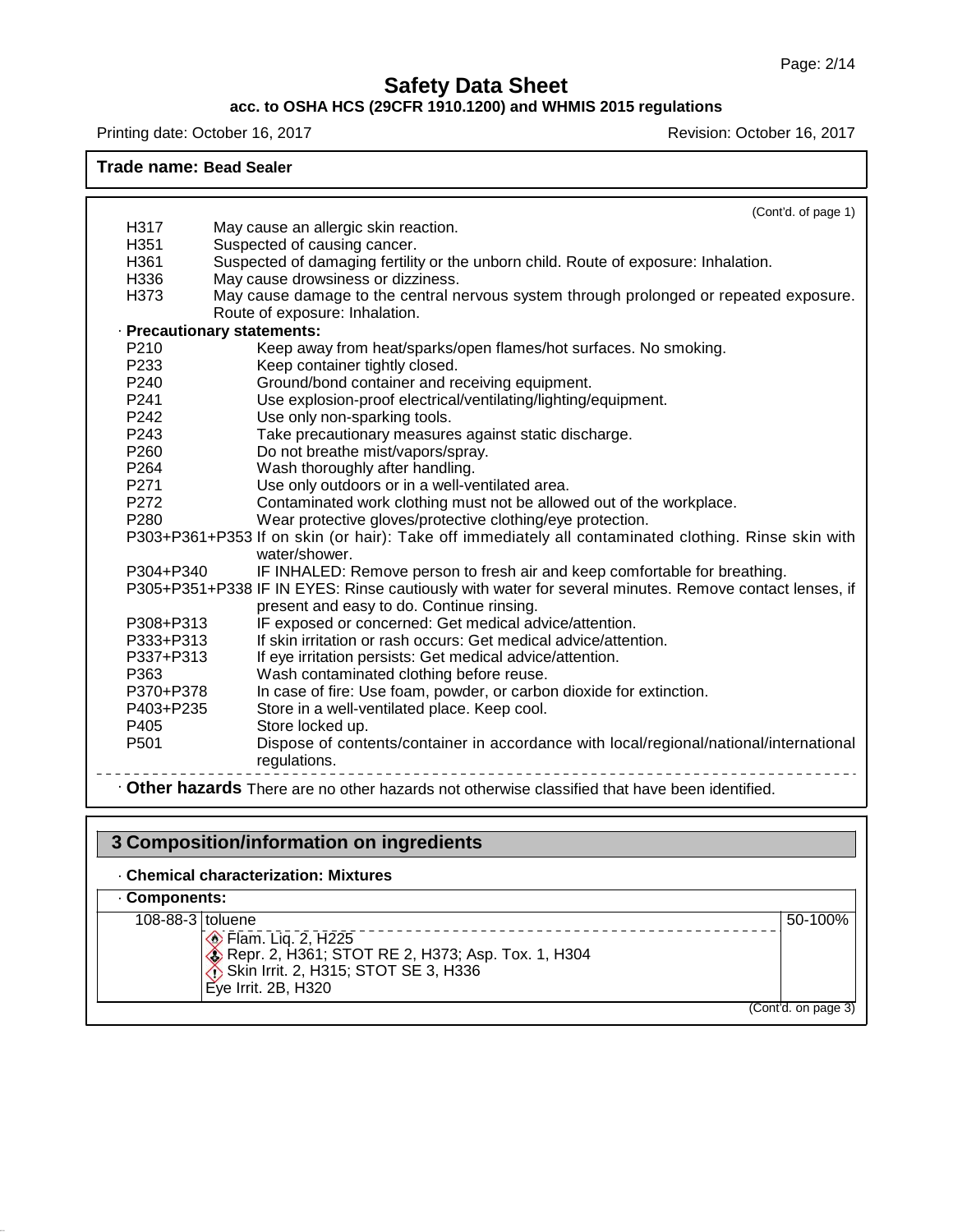#### **acc. to OSHA HCS (29CFR 1910.1200) and WHMIS 2015 regulations**

Printing date: October 16, 2017 Revision: October 16, 2017

#### **Trade name: Bead Sealer**

|                  |                                                                                                | (Cont'd. of page 2) |
|------------------|------------------------------------------------------------------------------------------------|---------------------|
| 142-82-5 heptane |                                                                                                | 25-50%              |
|                  | Flam. Liq. 2, H225                                                                             |                     |
|                  | <b>Asp. Tox. 1, H304</b>                                                                       |                     |
|                  | Skin Irrit. 2, H315; STOT SE 3, H336                                                           |                     |
|                  | Eye Irrit. 2B, H320                                                                            |                     |
|                  | 9006-04-6   natural rubber latex                                                               | < 10%               |
|                  | Skin Sens. 1B, H317                                                                            |                     |
|                  | 1333-86-4 $\vert$ carbon black                                                                 | $< 1\%$             |
|                  | Carc. 2, H351                                                                                  |                     |
|                  | - Additional information: For the wording of the listed Hazard Statements refer to section 16. |                     |

## **4 First-aid measures**

#### · **Description of first aid measures**

#### · **General information:**

Symptoms of poisoning may even occur after several hours; therefore medical observation for at least 48 hours after the accident.

· **After inhalation:**

Supply fresh air; consult doctor in case of complaints.

Provide oxygen treatment if affected person has difficulty breathing.

In case of irregular breathing or respiratory arrest provide artificial respiration.

In case of unconsciousness place patient stably in side position for transportation.

· **After skin contact:**

Immediately wash with water and soap and rinse thoroughly.

If skin irritation is experienced, consult a doctor.

#### · **After eye contact:**

Remove contact lenses if worn.

Rinse opened eye for several minutes under running water. If symptoms persist, consult a doctor.

#### · **After swallowing:**

Rinse out mouth and then drink plenty of water.

Do not induce vomiting; immediately call for medical help.

### · **Most important symptoms and effects, both acute and delayed:** Headache Coughing, dizziness, if inhaled. Irritant to skin and mucous membranes. Causes eye irritation. Allergic reactions Nausea in case of ingestion.

Gastric or intestinal disorders when ingested.

**Disorientation** 

#### · **Danger:**

45.2.18

Vapours may cause drowsiness and dizziness.

Danger of impaired breathing.

Danger of convulsion.

Danger of disturbed cardiac rhythm.

Suspected of causing cancer.

Suspected of damaging fertility or the unborn child. Route of exposure: Inhalation.

(Cont'd. on page 4)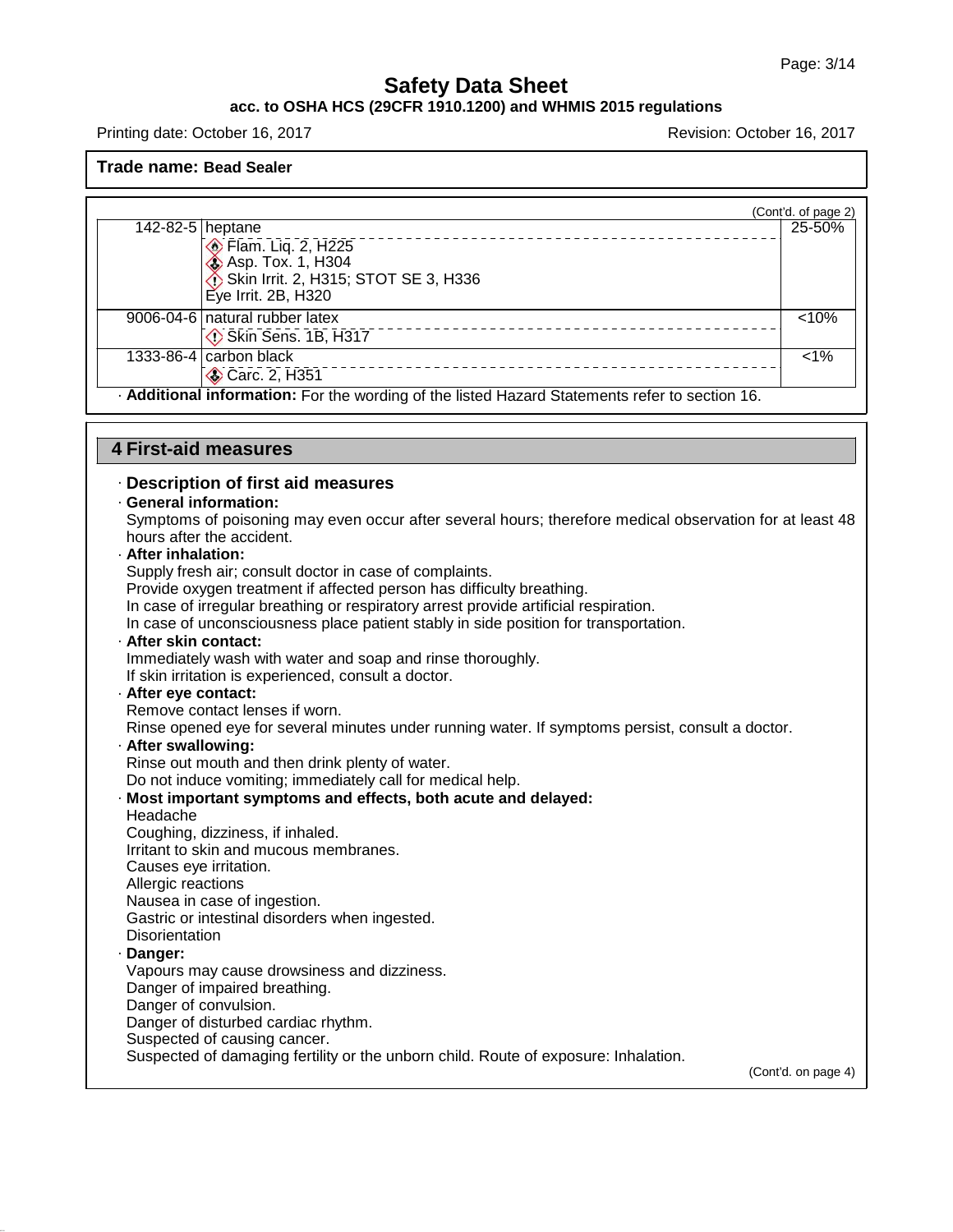#### **acc. to OSHA HCS (29CFR 1910.1200) and WHMIS 2015 regulations**

Printing date: October 16, 2017 Revision: October 16, 2017

#### **Trade name: Bead Sealer**

(Cont'd. of page 3)

· **Indication of any immediate medical attention and special treatment needed:** If swallowed, gastric irrigation with added, activated carbon.

If necessary oxygen respiration treatment.

Later observation for pneumonia and pulmonary edema.

## **5 Fire-fighting measures**

- · **Extinguishing media**
- · **Suitable extinguishing agents:**
- CO2, extinguishing powder or water spray. Fight larger fire with alcohol resistant foam.
- · **For safety reasons unsuitable extinguishing agents:** Water stream.
- · **Special hazards arising from the substance or mixture** Formation of toxic gases is possible during heating or in case of fire.
- · **Advice for firefighters**
- · **Protective equipment:**
- Wear self-contained respiratory protective device.
- Wear fully protective suit.
- · **Additional information:** Eliminate all ignition sources if safe to do so.

#### **6 Accidental release measures**

- · **Personal precautions, protective equipment and emergency procedures** Use respiratory protective device against the effects of fumes/dust/aerosol. Wear protective equipment. Keep unprotected persons away. Ensure adequate ventilation. Keep away from ignition sources. Protect from heat. · **Environmental precautions** Do not allow to enter sewers/ surface or ground water. Inform respective authorities in case of seepage into water course or sewage system. · **Methods and material for containment and cleaning up** Allow to solidify. Pick up mechanically. Absorb with liquid-binding material (sand, diatomite, acid binders, universal binders, sawdust).
	- Send for recovery or disposal in suitable receptacles.
- · **Reference to other sections** See Section 7 for information on safe handling. See Section 8 for information on personal protection equipment. See Section 13 for disposal information.

## **7 Handling and storage**

· **Handling**

45.2.18

- · **Precautions for safe handling:** Use only in well ventilated areas.
- · **Information about protection against explosions and fires:**
- Keep ignition sources away Do not smoke.
- Protect against electrostatic charges.

(Cont'd. on page 5)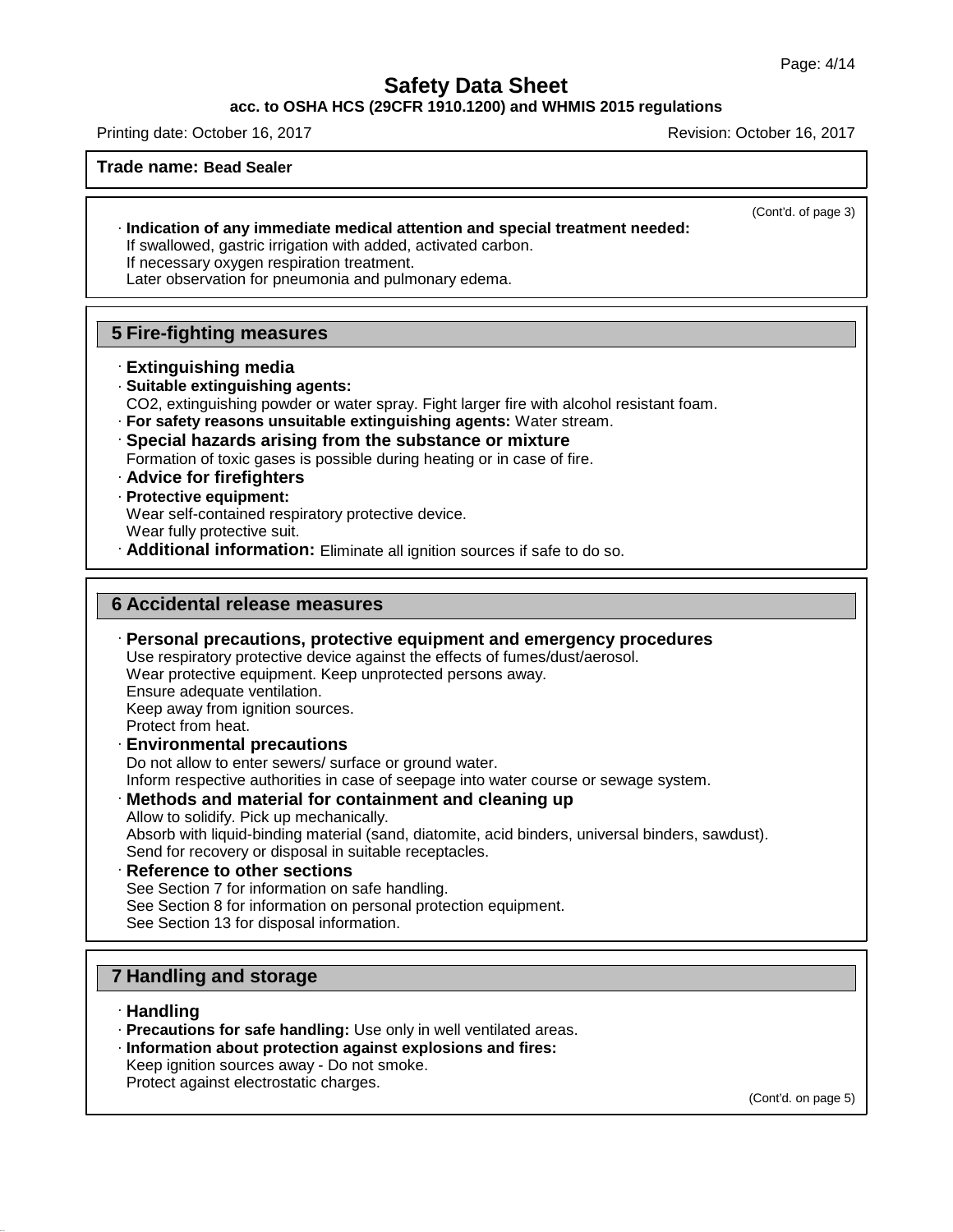(Cont'd. of page 4)

# **Safety Data Sheet**

# **acc. to OSHA HCS (29CFR 1910.1200) and WHMIS 2015 regulations**

Printing date: October 16, 2017 Revision: October 16, 2017

### **Trade name: Bead Sealer**

Flammable gas-air mixtures may be formed in empty containers/receptacles.

# · **Conditions for safe storage, including any incompatibilities**

· **Storage**

45.2.18

- · **Requirements to be met by storerooms and receptacles:**
- Store in cool, dry conditions in well sealed receptacles.
- Provide ventilation for receptacles.
- Avoid storage near extreme heat, ignition sources or open flame.
- · **Information about storage in one common storage facility:**
- Store away from foodstuffs. Store away from oxidizing agents.
- · **Further information about storage conditions:** Keep containers tightly sealed.
- · **Specific end use(s)** No relevant information available.

# **8 Exposure controls/personal protection**

## · **Control parameters**

|                  | Components with limit values that require monitoring at the workplace:                                                   |  |
|------------------|--------------------------------------------------------------------------------------------------------------------------|--|
| 108-88-3 toluene |                                                                                                                          |  |
| PEL (USA)        | Long-term value: 200 ppm<br>Ceiling limit value: 300; 500* ppm<br>*10-min peak per 8-hr shift                            |  |
| REL (USA)        | Short-term value: 560 mg/m <sup>3</sup> , 150 ppm<br>Long-term value: 375 mg/m <sup>3</sup> , 100 ppm                    |  |
| TLV (USA)        | Long-term value: 75 mg/m <sup>3</sup> , 20 ppm<br>BEI                                                                    |  |
| EL (Canada)      | Long-term value: 20 ppm<br>R.                                                                                            |  |
| EV (Canada)      | Long-term value: 20 ppm                                                                                                  |  |
|                  | LMPE (Mexico) Long-term value: 20 ppm<br>A4, IBE                                                                         |  |
| 142-82-5 heptane |                                                                                                                          |  |
| PEL (USA)        | Long-term value: 2000 mg/m <sup>3</sup> , 500 ppm                                                                        |  |
| REL (USA)        | Long-term value: 350 mg/m <sup>3</sup> , 85 ppm<br>Ceiling limit value: 1800* mg/m <sup>3</sup> , 440* ppm<br>$*15$ -min |  |
| TLV (USA)        | Short-term value: 2050 mg/m <sup>3</sup> , 500 ppm<br>Long-term value: 1640 mg/m <sup>3</sup> , 400 ppm                  |  |
| EL (Canada)      | Short-term value: 500 ppm<br>Long-term value: 400 ppm                                                                    |  |
| EV (Canada)      | Short-term value: 2045 mg/m <sup>3</sup> , 500 ppm<br>Long-term value: 1635 mg/m <sup>3</sup> , 400 ppm                  |  |
| LMPE (Mexico)    | Short-term value: 500 ppm<br>Long-term value: 400 ppm                                                                    |  |
|                  | (Cont'd. on page 6)                                                                                                      |  |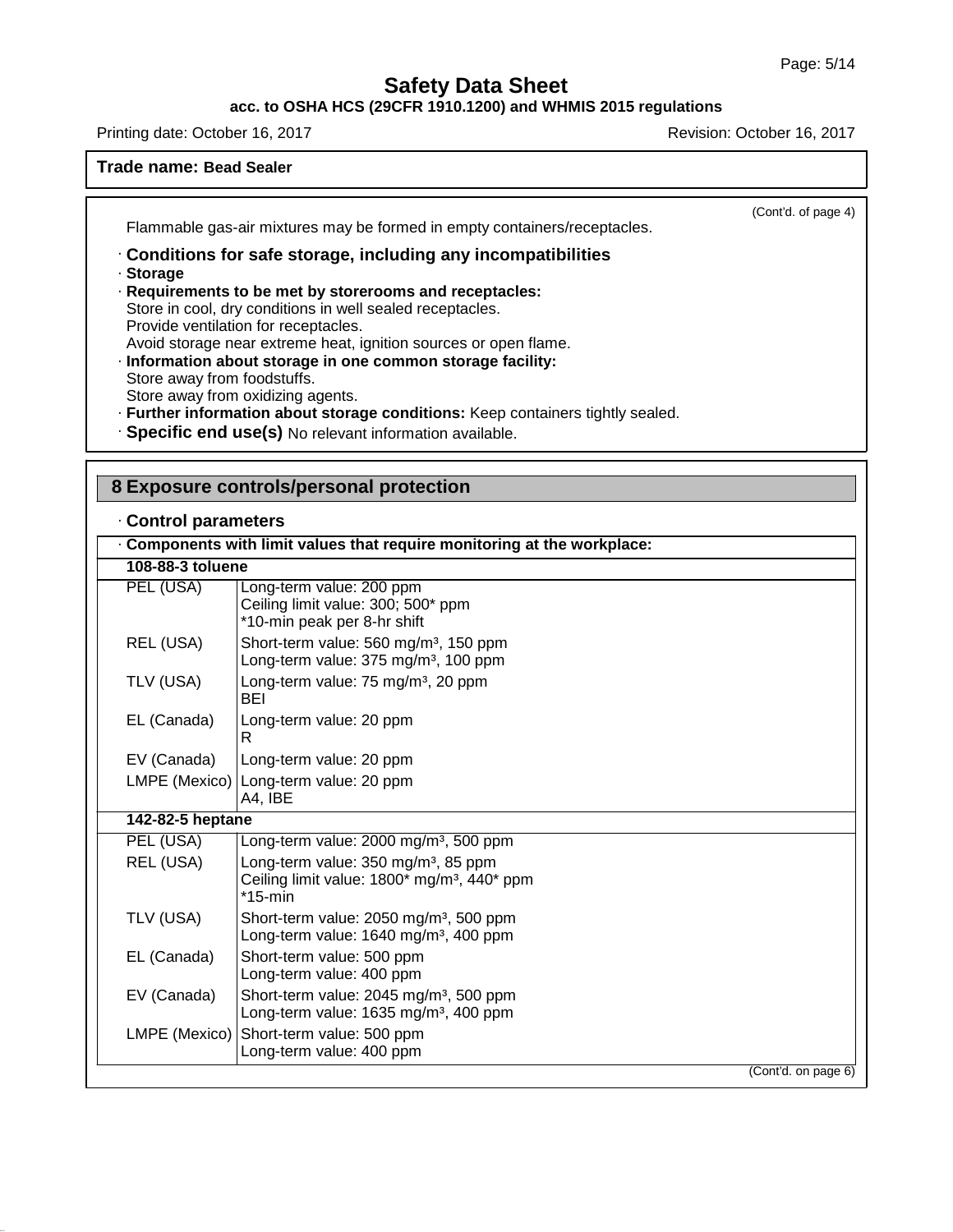### **acc. to OSHA HCS (29CFR 1910.1200) and WHMIS 2015 regulations**

Printing date: October 16, 2017 **Printing date: October 16, 2017** 

# **Trade name: Bead Sealer**

45.2.18

|                                                                                               |                                                                                                                                                                                                                                                                                                                                                                                                                                                 | (Cont'd. of page 5) |
|-----------------------------------------------------------------------------------------------|-------------------------------------------------------------------------------------------------------------------------------------------------------------------------------------------------------------------------------------------------------------------------------------------------------------------------------------------------------------------------------------------------------------------------------------------------|---------------------|
|                                                                                               | 9006-04-6 natural rubber latex                                                                                                                                                                                                                                                                                                                                                                                                                  |                     |
| TLV (USA)                                                                                     | Long-term value: 0.0001* mg/m <sup>3</sup><br>Skin; DSEN, RSEN;* inh. fraction                                                                                                                                                                                                                                                                                                                                                                  |                     |
| EL (Canada)                                                                                   | Long-term value: 0.001 mg/m <sup>3</sup><br>inhalable, Skin; S                                                                                                                                                                                                                                                                                                                                                                                  |                     |
| Long-term value: 0.001 mg/m <sup>3</sup><br>EV (Canada)<br>as total proteins, inhalable, Skin |                                                                                                                                                                                                                                                                                                                                                                                                                                                 |                     |
|                                                                                               | LMPE (Mexico) Long-term value: 0.0001* mg/m <sup>3</sup><br>SEN, PIEL, *fracción inhalable                                                                                                                                                                                                                                                                                                                                                      |                     |
| 1333-86-4 carbon black                                                                        |                                                                                                                                                                                                                                                                                                                                                                                                                                                 |                     |
| PEL (USA)                                                                                     | Long-term value: 3.5 mg/m <sup>3</sup>                                                                                                                                                                                                                                                                                                                                                                                                          |                     |
| REL (USA)                                                                                     | Long-term value: 3.5* mg/m <sup>3</sup><br>*0.1 in presence of PAHs;See Pocket Guide Apps.A+C                                                                                                                                                                                                                                                                                                                                                   |                     |
| TLV (USA)                                                                                     | Long-term value: 3* mg/m <sup>3</sup><br>*inhalable fraction                                                                                                                                                                                                                                                                                                                                                                                    |                     |
| EL (Canada)                                                                                   | Long-term value: 3 mg/m <sup>3</sup><br>IARC 2B                                                                                                                                                                                                                                                                                                                                                                                                 |                     |
| EV (Canada)                                                                                   | Long-term value: 3.5 mg/m <sup>3</sup>                                                                                                                                                                                                                                                                                                                                                                                                          |                     |
|                                                                                               | LMPE (Mexico) Long-term value: $3*$ mg/m <sup>3</sup><br>A3, *fracción inhalable                                                                                                                                                                                                                                                                                                                                                                |                     |
|                                                                                               | · Ingredients with biological limit values:                                                                                                                                                                                                                                                                                                                                                                                                     |                     |
| 108-88-3 toluene                                                                              |                                                                                                                                                                                                                                                                                                                                                                                                                                                 |                     |
| BEI (USA) 0.02 mg/L                                                                           |                                                                                                                                                                                                                                                                                                                                                                                                                                                 |                     |
|                                                                                               | Medium: blood<br>Time: prior to last shift of workweek<br>Parameter: Toluene                                                                                                                                                                                                                                                                                                                                                                    |                     |
|                                                                                               |                                                                                                                                                                                                                                                                                                                                                                                                                                                 |                     |
|                                                                                               | $0.03$ mg/L                                                                                                                                                                                                                                                                                                                                                                                                                                     |                     |
|                                                                                               | Medium: urine                                                                                                                                                                                                                                                                                                                                                                                                                                   |                     |
|                                                                                               | Time: end of shift<br>Parameter: Toluene                                                                                                                                                                                                                                                                                                                                                                                                        |                     |
|                                                                                               | 0.3 mg/g creatinine<br>Medium: urine                                                                                                                                                                                                                                                                                                                                                                                                            |                     |
|                                                                                               | Time: end of shift                                                                                                                                                                                                                                                                                                                                                                                                                              |                     |
|                                                                                               | Parameter: o-Cresol with hydrolysis (background)                                                                                                                                                                                                                                                                                                                                                                                                |                     |
| · Exposure controls                                                                           | · Personal protective equipment:<br>· General protective and hygienic measures:<br>The usual precautionary measures for handling chemicals should be followed.<br>Pregnant women should strictly avoid inhalation or skin contact.<br>Keep away from foodstuffs, beverages and feed.<br>Immediately remove all soiled and contaminated clothing.<br>Wash hands before breaks and at the end of work.<br>Do not inhale gases / fumes / aerosols. |                     |
|                                                                                               | Avoid contact with the eyes and skin.                                                                                                                                                                                                                                                                                                                                                                                                           | (Cont'd. on page 7) |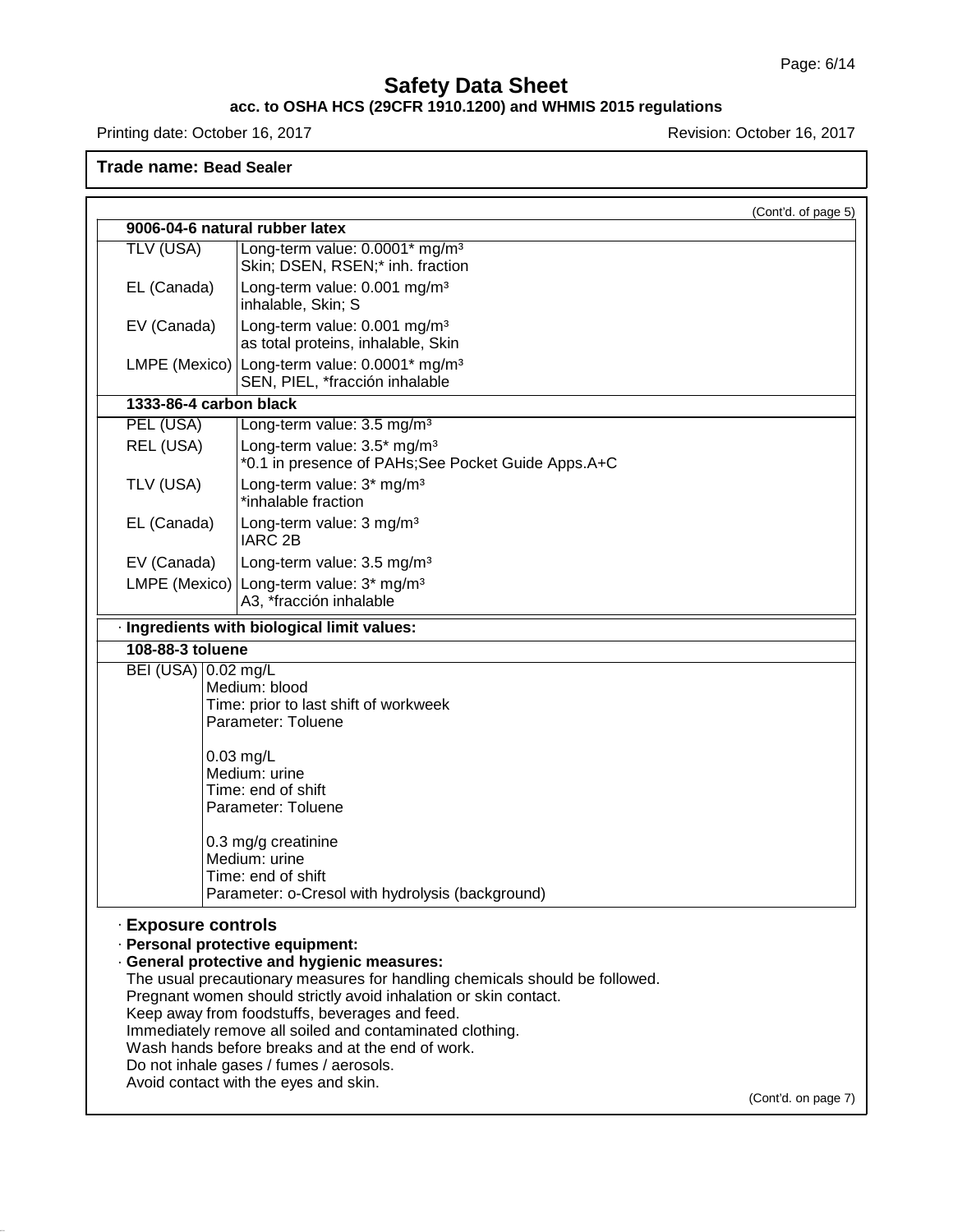# **acc. to OSHA HCS (29CFR 1910.1200) and WHMIS 2015 regulations**

Printing date: October 16, 2017 Revision: October 16, 2017

### **Trade name: Bead Sealer**

(Cont'd. of page 6)

· **Engineering controls:** Store in a well-ventilated place. Do not expose to temperatures exceeding 50°C/122°F. Take precautionary measures against static discharge. Provide adequate ventilation.

· **Breathing equipment:**

Wear appropriate NIOSH respirator when ventilation is inadequate and occupational exposure limits are exceeded.

For spills, respiratory protection may be advisable.

· **Protection of hands:**



Protective gloves

The glove material has to be impermeable and resistant to the product/ the substance/ the preparation.

### · **Eye protection:**

Follow relevant national guidelines concerning the use of protective eyewear.



45.2.18

Safety glasses

- · **Body protection:** Protective work clothing
- · **Limitation and supervision of exposure into the environment** No relevant information available.
- · **Risk management measures** No relevant information available.

# **9 Physical and chemical properties**

| Information on basic physical and chemical properties |                                                                                                |
|-------------------------------------------------------|------------------------------------------------------------------------------------------------|
| · Appearance:                                         |                                                                                                |
| Form:                                                 | Liquid                                                                                         |
| Color:                                                | <b>Black</b>                                                                                   |
| · Odor:                                               | Solvent-like                                                                                   |
| . Odor threshold:                                     | Not determined.                                                                                |
| $\cdot$ pH-value:                                     | Not determined.                                                                                |
| · Melting point/Melting range:                        | Not determined.                                                                                |
| · Boiling point/Boiling range:                        | 99°C (210.2 °F)                                                                                |
| · Flash point:                                        | -9°C (15.8 °F) (TCC D56)                                                                       |
| · Flammability (solid, gaseous):                      | Not applicable.                                                                                |
| · Auto-ignition temperature:                          | 215°C (419 °F)                                                                                 |
| Decomposition temperature:                            | Not determined.                                                                                |
| · Danger of explosion:                                | Product is not explosive. However, formation of explosive air/<br>vapor mixtures are possible. |
|                                                       | (Cont'd. on page 8)                                                                            |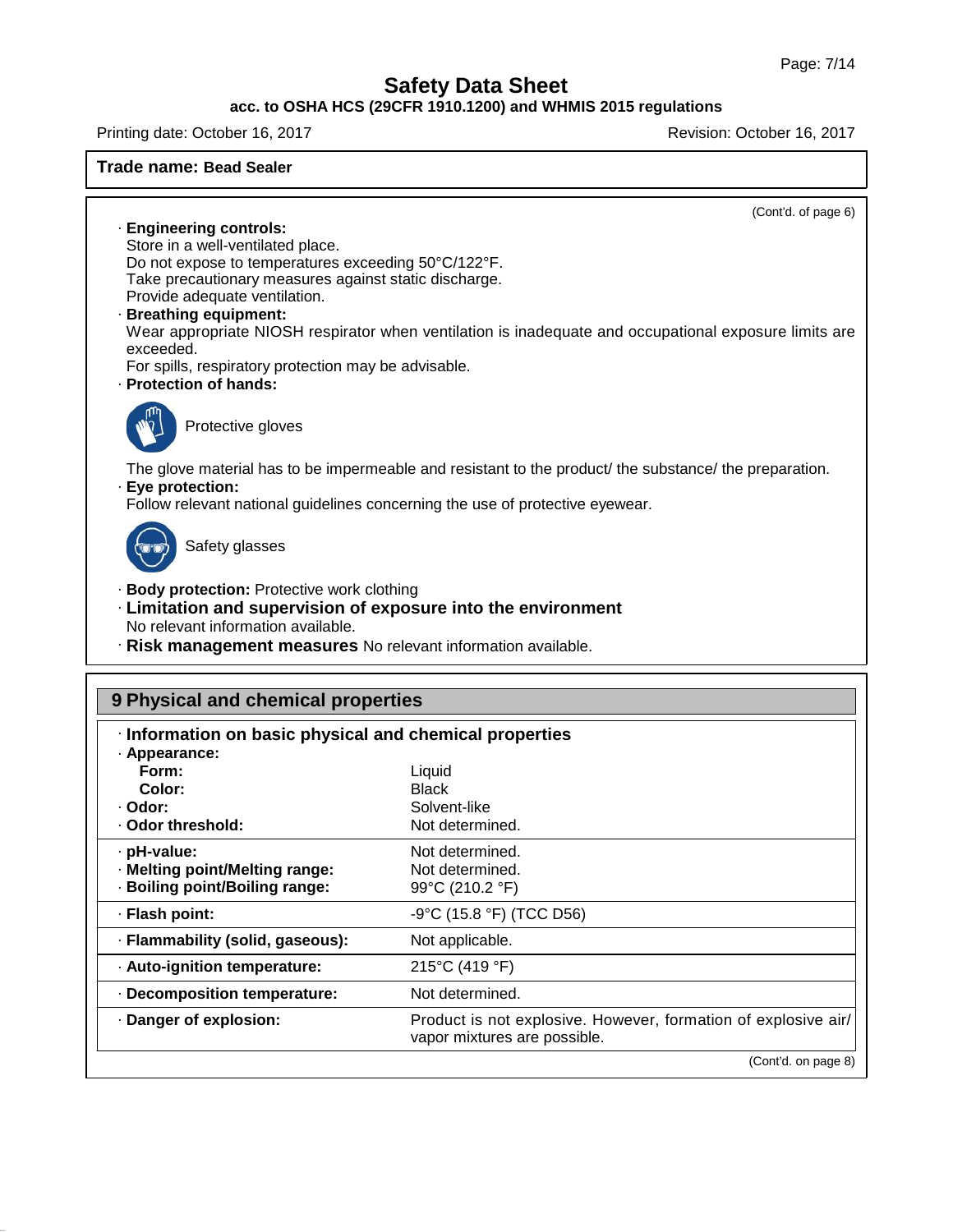## **acc. to OSHA HCS (29CFR 1910.1200) and WHMIS 2015 regulations**

Printing date: October 16, 2017 Revision: October 16, 2017

**Trade name: Bead Sealer**

|                                                            |                                    | (Cont'd. of page 7) |
|------------------------------------------------------------|------------------------------------|---------------------|
| · Explosion limits                                         |                                    |                     |
| Lower:                                                     | 1,1 $Vol$ %                        |                     |
| Upper:                                                     | 7,0Vol %                           |                     |
| · Oxidizing properties:                                    | Not determined.                    |                     |
| · Vapor pressure at 20°C (68 °F):                          | 48hPa (36 mm Hg)                   |                     |
| $\cdot$ Density at 20°C (68 °F):                           | $0,87g/cm3$ (7.26 lbs/gal)         |                     |
| · Relative density:                                        | Not determined.                    |                     |
| · Vapor density:                                           | Not determined.                    |                     |
| · Evaporation rate:                                        | Not determined.                    |                     |
| · Solubility in / Miscibility with                         |                                    |                     |
| Water:                                                     | Not miscible or difficult to mix.  |                     |
| · Partition coefficient (n-octanol/water): Not determined. |                                    |                     |
| · Viscosity                                                |                                    |                     |
| Dynamic:                                                   | Not determined.                    |                     |
| Kinematic at 20°C (68 °F):                                 | $721$ mm $2/s$                     |                     |
| · VOC content:                                             | 75-90%                             |                     |
| Other information                                          | No relevant information available. |                     |

# **10 Stability and reactivity**

· **Reactivity:** No relevant information available.

· **Chemical stability:**

45.2.18

- · **Thermal decomposition / conditions to be avoided:**
- No decomposition if used and stored according to specifications.
- · **Possibility of hazardous reactions**

Highly flammable liquid and vapor.

Reacts violently with oxidizing agents.

Used empty containers may contain product gases which form explosive mixtures with air.

Can form explosive mixtures in air if heated above flash point and/or when sprayed or atomized.

Toxic fumes may be released if heated above the decomposition point.

- · **Conditions to avoid** Keep ignition sources away - Do not smoke. Store away from oxidizing agents.
- · **Incompatible materials** Oxidizing agents
- · **Hazardous decomposition products** Carbon monoxide and carbon dioxide

(Cont'd. on page 9)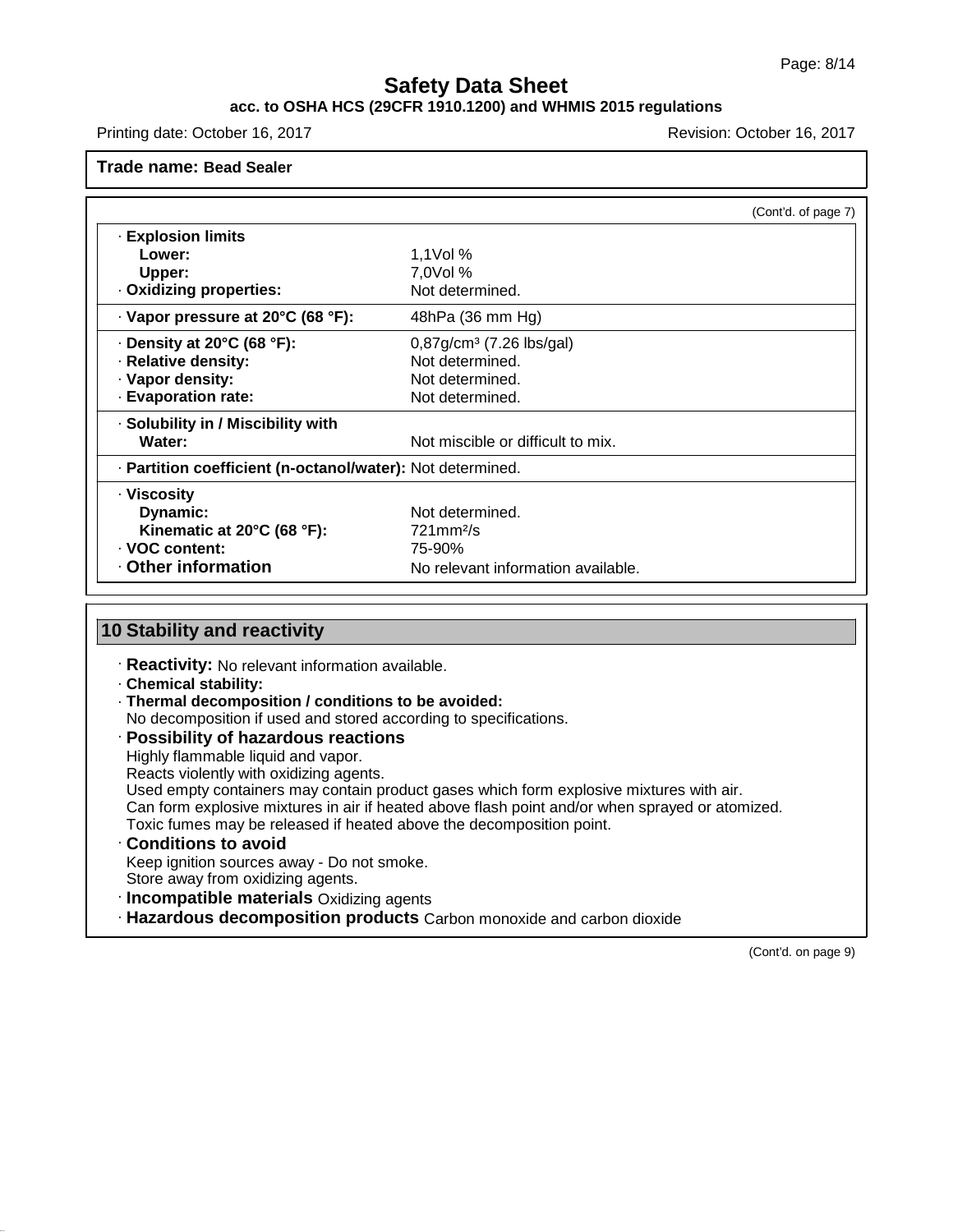### **acc. to OSHA HCS (29CFR 1910.1200) and WHMIS 2015 regulations**

Printing date: October 16, 2017 **Printing date: October 16, 2017** 

**Trade name: Bead Sealer**

(Cont'd. of page 8)

|                                  |                       | <b>11 Toxicological information</b>                                                                                                            |
|----------------------------------|-----------------------|------------------------------------------------------------------------------------------------------------------------------------------------|
|                                  |                       | · Information on toxicological effects                                                                                                         |
| · Acute toxicity:                |                       | · LD/LC50 values that are relevant for classification:                                                                                         |
|                                  |                       |                                                                                                                                                |
| 108-88-3 toluene                 |                       |                                                                                                                                                |
| Oral                             | LD <sub>50</sub>      | $5,000$ (rat)                                                                                                                                  |
| Dermal                           | LD50                  | 12,124 (rabbit)                                                                                                                                |
|                                  |                       | Inhalative $LC50/4h$ 5,320 (mouse)                                                                                                             |
| 142-82-5 heptane                 |                       |                                                                                                                                                |
| Oral                             | LD <sub>50</sub>      | $>5,000$ (rat)                                                                                                                                 |
| 1333-86-4 carbon black           |                       |                                                                                                                                                |
| Oral                             | LD50                  | 10,000 (rat)                                                                                                                                   |
| · Primary irritant effect:       |                       |                                                                                                                                                |
|                                  |                       | . On the skin: Irritant to skin and mucous membranes.                                                                                          |
| · On the eye: Irritating effect. |                       | · Sensitization: Sensitization possible through skin contact.                                                                                  |
|                                  |                       |                                                                                                                                                |
|                                  |                       | · IARC (International Agency for Research on Cancer):                                                                                          |
| 1333-86-4 carbon black           |                       | $\overline{2B}$                                                                                                                                |
|                                  |                       | · NTP (National Toxicology Program):                                                                                                           |
|                                  |                       | None of the ingredients are listed.                                                                                                            |
|                                  |                       | · OSHA-Ca (Occupational Safety & Health Administration):                                                                                       |
|                                  |                       | None of the ingredients are listed.                                                                                                            |
|                                  |                       | · Probable route(s) of exposure:                                                                                                               |
| Ingestion.                       |                       |                                                                                                                                                |
| Inhalation.                      |                       |                                                                                                                                                |
| Eye contact.                     |                       |                                                                                                                                                |
| Skin contact.                    |                       |                                                                                                                                                |
|                                  |                       | · Germ cell mutagenicity: Based on available data, the classification criteria are not met.<br>· Carcinogenicity: Suspected of causing cancer. |
|                                  |                       | · Reproductive toxicity: Suspected of damaging fertility or the unborn child. Route of exposure: Inhalation.                                   |
|                                  |                       | · STOT-single exposure: May cause drowsiness or dizziness.                                                                                     |
| · STOT-repeated exposure:        |                       |                                                                                                                                                |
|                                  |                       | May cause damage to the central nervous system through prolonged or repeated exposure. Route of                                                |
|                                  | exposure: Inhalation. | . Aspiration hazard: Based on available data, the classification criteria are not met.                                                         |
|                                  |                       |                                                                                                                                                |

· **Toxicity**

45.2.18

- · **Aquatic toxicity** Toxic for aquatic organisms
- · **Persistence and degradability** No relevant information available.
- · **Bioaccumulative potential:** No relevant information available.

(Cont'd. on page 10)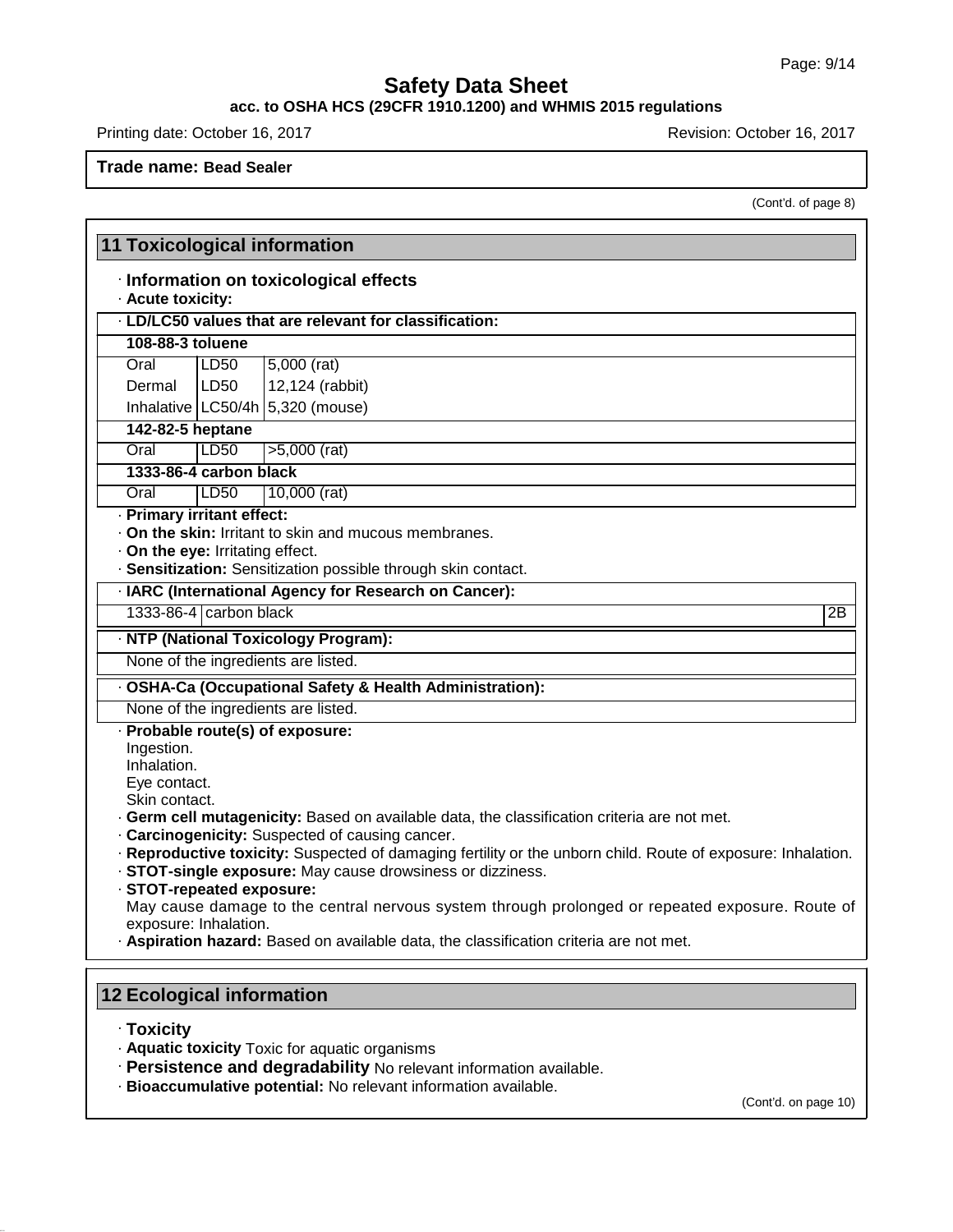## **acc. to OSHA HCS (29CFR 1910.1200) and WHMIS 2015 regulations**

Printing date: October 16, 2017 Revision: October 16, 2017

### **Trade name: Bead Sealer**

(Cont'd. of page 9)

· **Mobility in soil:** No relevant information available.

# · **Additional ecological information**

· **General notes:**

Do not allow product to reach ground water, water course or sewage system.

Due to available data on eliminability/decomposition and bioaccumulation potential prolonged term damage of the environment can not be excluded.

- · **Results of PBT and vPvB assessment**
- · **PBT:** Not applicable.
- · **vPvB:** Not applicable.
- · **Other adverse effects** No relevant information available.

# **13 Disposal considerations**

#### · **Waste treatment methods**

#### · **Recommendation:**

45.2.18

The user of this material has the responsibility to dispose of unused material, residues and containers in compliance with all relevant local, state and federal laws and regulations regarding treatment, storage and disposal for hazardous and nonhazardous wastes.

#### · **Uncleaned packagings**

· **Recommendation:** Disposal must be made according to official regulations.

| · UN-Number                                         |                          |  |
|-----------------------------------------------------|--------------------------|--|
| · DOT, ADR, IMDG, IATA                              | <b>UN1133</b>            |  |
| · UN proper shipping name<br>· DOT, ADR, IMDG, IATA | <b>ADHESIVES</b>         |  |
| · Transport hazard class(es)                        |                          |  |
| $\cdot$ DOT                                         |                          |  |
| <b>CONTRACTOR</b>                                   |                          |  |
| · Class                                             | 3 Flammable liquids      |  |
| · Label                                             | 3                        |  |
| $·$ ADR                                             |                          |  |
|                                                     |                          |  |
| · Class                                             | 3 (F1) Flammable liquids |  |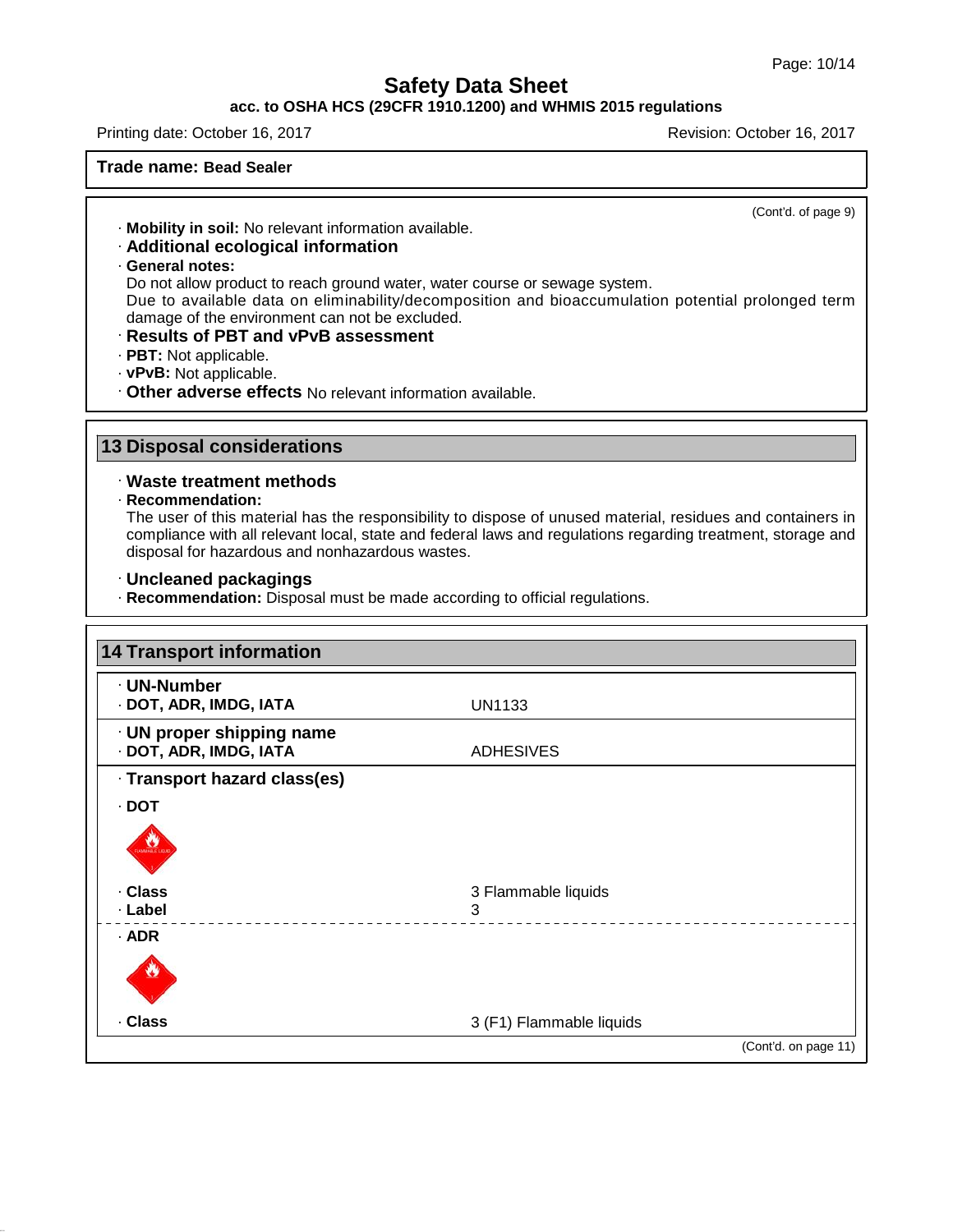# **acc. to OSHA HCS (29CFR 1910.1200) and WHMIS 2015 regulations**

Printing date: October 16, 2017 **Revision: October 16, 2017** Revision: October 16, 2017

45.2.18

|                                                                                                                                                                                                   | (Cont'd. of page 10)                                                                                                                                                                                        |
|---------------------------------------------------------------------------------------------------------------------------------------------------------------------------------------------------|-------------------------------------------------------------------------------------------------------------------------------------------------------------------------------------------------------------|
| · Label                                                                                                                                                                                           | 3                                                                                                                                                                                                           |
| · IMDG, IATA                                                                                                                                                                                      |                                                                                                                                                                                                             |
|                                                                                                                                                                                                   |                                                                                                                                                                                                             |
| · Class<br>· Label                                                                                                                                                                                | 3 Flammable liquids<br>3                                                                                                                                                                                    |
| · Packing group<br>· DOT, ADR, IMDG, IATA                                                                                                                                                         | $\mathbf{II}$                                                                                                                                                                                               |
| <b>Environmental hazards</b>                                                                                                                                                                      | Product contains environmentally hazardous<br>substances: heptane                                                                                                                                           |
| · Marine pollutant:                                                                                                                                                                               |                                                                                                                                                                                                             |
| Yes                                                                                                                                                                                               |                                                                                                                                                                                                             |
| · Special precautions for user                                                                                                                                                                    | Warning: Flammable liquids                                                                                                                                                                                  |
| · Danger code (Kemler):<br>· EMS Number:                                                                                                                                                          | 33                                                                                                                                                                                                          |
|                                                                                                                                                                                                   | $F-E$ , S-D                                                                                                                                                                                                 |
| · Transport in bulk according to Annex II of<br>MARPOL73/78 and the IBC Code                                                                                                                      | Not applicable.                                                                                                                                                                                             |
| · Transport/Additional information:                                                                                                                                                               |                                                                                                                                                                                                             |
| $\cdot$ DOT                                                                                                                                                                                       |                                                                                                                                                                                                             |
|                                                                                                                                                                                                   | Limited Quantity for packages less than 30 kg gross and inner packagings less than 5 L each.                                                                                                                |
| greater than 400 kg (882 pounds) for a solid. (See 171.4(c))                                                                                                                                      | Labeling as a Marine Pollutant is only required for bulk single package shipments. Bulk packaging<br>consists of a maximum capacity of greater than 450 L (119 gallons) for a liquid and a maximum net mass |
| $·$ ADR                                                                                                                                                                                           |                                                                                                                                                                                                             |
|                                                                                                                                                                                                   | Limited Quantity for packages less than 30 kg gross and inner packagings less than 5 L each.                                                                                                                |
|                                                                                                                                                                                                   |                                                                                                                                                                                                             |
| Marine pollutants packaged in single or combination packagings containing a net quantity per single or<br>for solids are not subject to provisions relevant to marine pollutants. (See 5.2.1.8.1) | inner packaging of 5 L or less for liquids or having a net mass per single or inner packaging of 5 kg or less                                                                                               |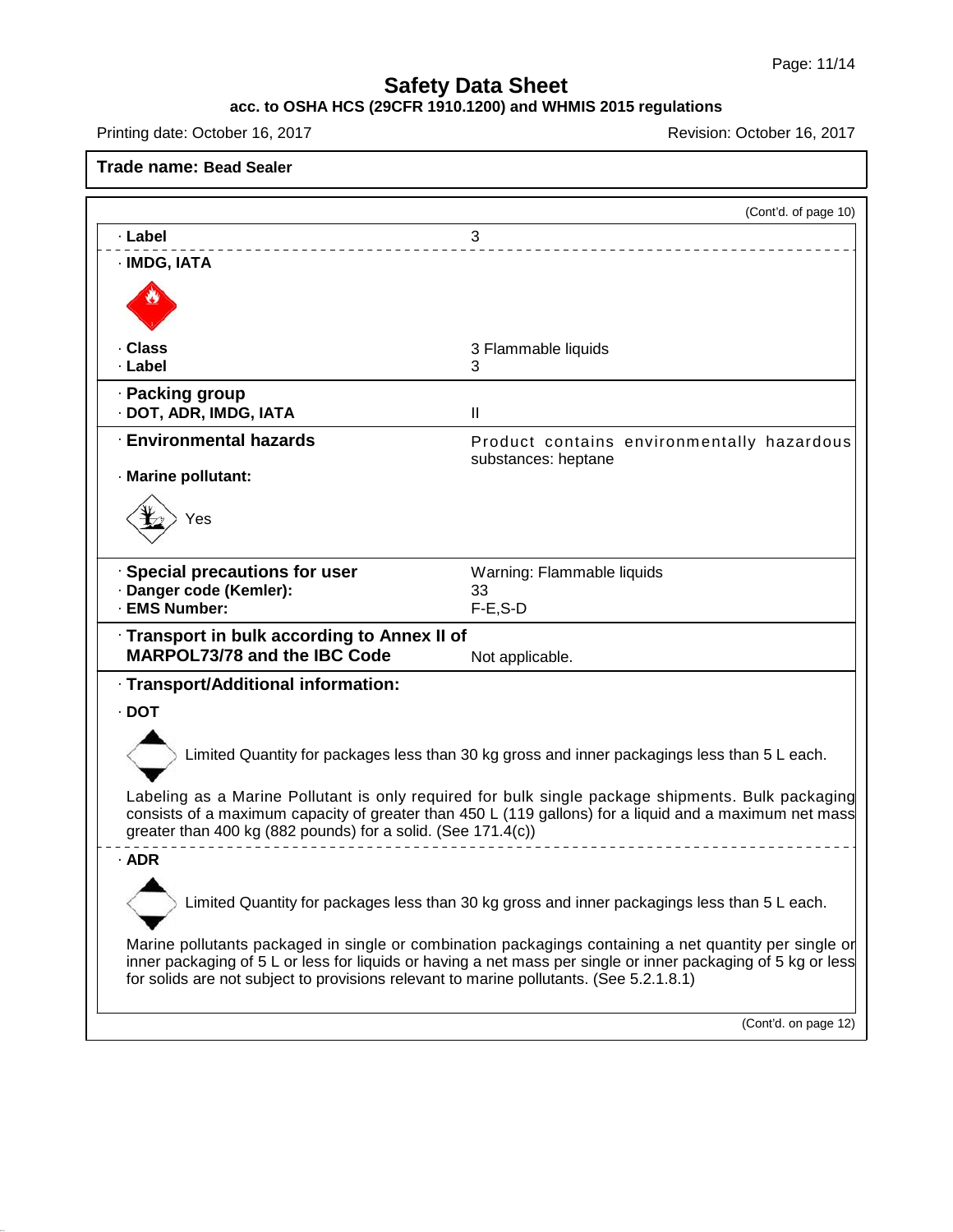**acc. to OSHA HCS (29CFR 1910.1200) and WHMIS 2015 regulations**

Printing date: October 16, 2017 Revision: October 16, 2017

#### **Trade name: Bead Sealer**

(Cont'd. of page 11)

## · **IMDG**

Limited Quantity for packages less than 30 kg gross and inner packagings less than 5 L each.

Marine pollutants packaged in single or combination packagings containing a net quantity per single or inner packaging of 5 L or less for liquids or having a net mass per single or inner packaging of 5 kg or less for solids are not subject to provisions relevant to marine pollutants. (See 2.10.2.7)

### · **IATA**



Limited Quantity for packages less than 30 kg gross and inner packagings less than 0.5 L each / 1 L net.

-----------------------

# **15 Regulatory information**

- · **Safety, health and environmental regulations/legislation specific for the substance or mixture** · **United States (USA)**
- · **SARA**

· **Section 302 (extremely hazardous substances):**

None of the ingredients are listed.

· **Section 355 (extremely hazardous substances):**

None of the ingredients are listed.

· **Section 313 (Specific toxic chemical listings):**

108-88-3 toluene

· **TSCA (Toxic Substances Control Act)**

All ingredients are listed.

· **Proposition 65 (California)**

· **Chemicals known to cause cancer:**

Reference to chemical component(s) listed below are based on unbound respirable particles and are not generally applicable to product as supplied.

1333-86-4 carbon black

· **Chemicals known to cause reproductive toxicity for females:**

108-88-3 toluene

· **Chemicals known to cause reproductive toxicity for males:**

None of the ingredients are listed.

· **Chemicals known to cause developmental toxicity:**

108-88-3 toluene

45.2.18

(Cont'd. on page 13)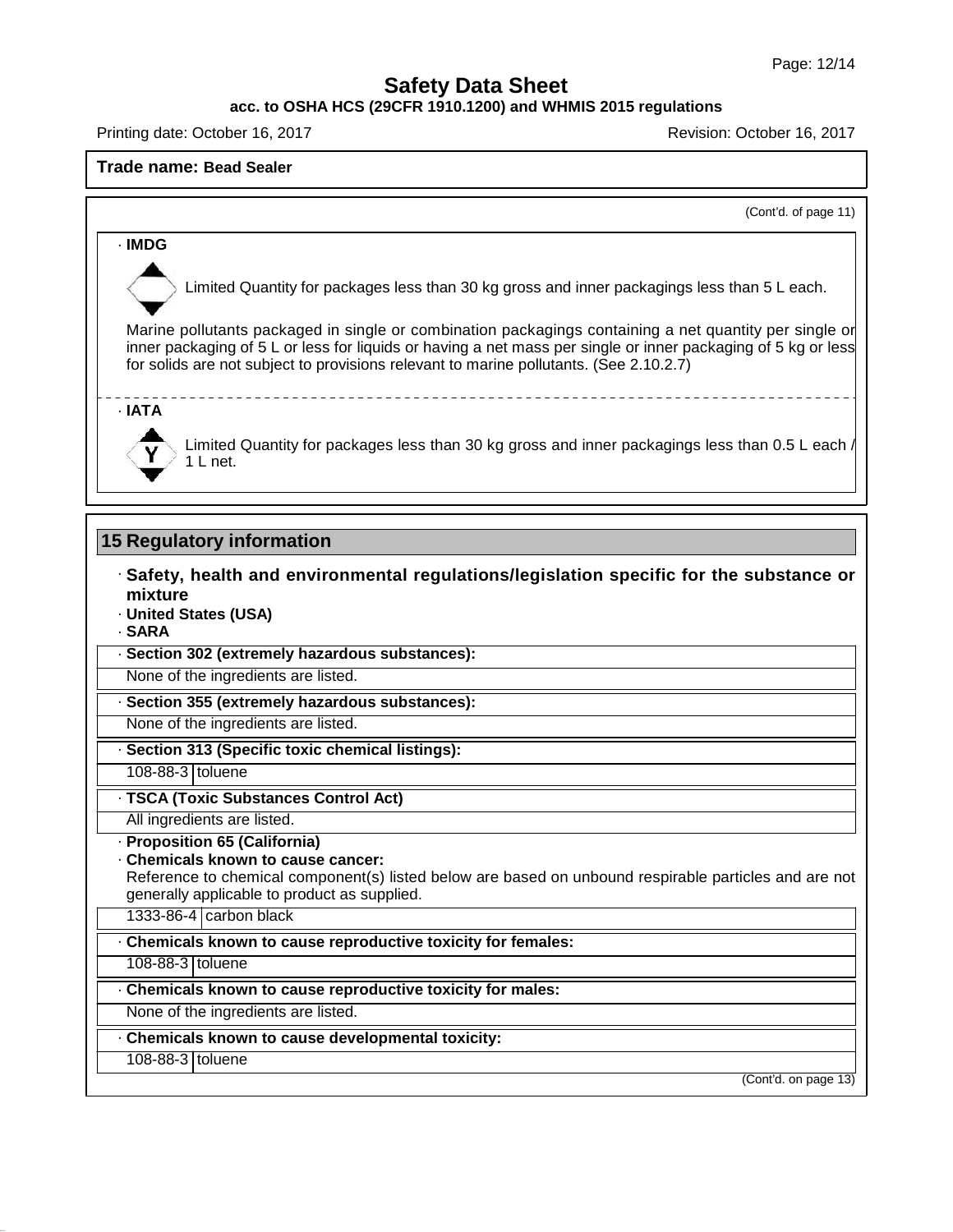#### **acc. to OSHA HCS (29CFR 1910.1200) and WHMIS 2015 regulations**

Printing date: October 16, 2017 Revision: October 16, 2017

#### **Trade name: Bead Sealer**

(Cont'd. of page 12)

#### · **Carcinogenic categories**

· **EPA (Environmental Protection Agency):**

108-88-3 toluene **III** and the set of the set of the set of the set of the set of the set of the set of the set of the set of the set of the set of the set of the set of the set of the set of the set of the set of the set

142-82-5 heptane D

#### · **IARC (International Agency for Research on Cancer):**

Reference to carbon black is based on unbound respirable particles and is not generally applicable to product as supplied.

1333-86-4 carbon black 2B

· **NIOSH-Ca (National Institute for Occupational Safety and Health):**

1333-86-4 carbon black

#### · **Canadian Domestic Substances List (DSL):**

All ingredients are listed.

### **16 Other information**

45.2.18

This information is based on our present knowledge. However, this shall not constitute a guarantee for any specific product features and shall not establish a legally valid contractual relationship.

#### · **Date of preparation / last revision** October 16, 2017 / -

#### · **Abbreviations and acronyms:**

LDLo: Lowest Lethal Dose Observed ADR: European Agreement concerning the International Carriage of Dangerous Goods by Road IMDG: International Maritime Code for Dangerous Goods DOT: US Department of Transportation IATA: International Air Transport Association CAS: Chemical Abstracts Service (division of the American Chemical Society) LC50: Lethal concentration, 50 percent LD50: Lethal dose, 50 percent PBT: Persistant, Bio-accumulable, Toxique vPvB: very Persistent and very Bioaccumulative NIOSH: National Institute for Occupational Safety and Health OSHA: Occupational Safety & Health Administration Flam. Liq. 2: Flammable liquids – Category 2 Skin Irrit. 2: Skin corrosion/irritation – Category 2 Eye Irrit.2B: Serious eye damage/eye irritation – Category 2B Skin Sens. 1: Skin sensitisation – Category 1 Skin Sens. 1B: Skin sensitisation – Category 1B Carc. 2: Carcinogenicity – Category 2 Carc. 2: Carcinogenicity – Category 2 Repr. 2: Reproductive toxicity – Category 2 STOT SE 3: Specific target organ toxicity (single exposure) – Category 3 STOT RE 2: Specific target organ toxicity (repeated exposure) – Category 2 Asp. Tox. 1: Aspiration hazard – Category 1 · **Sources** (Cont'd. on page 14)